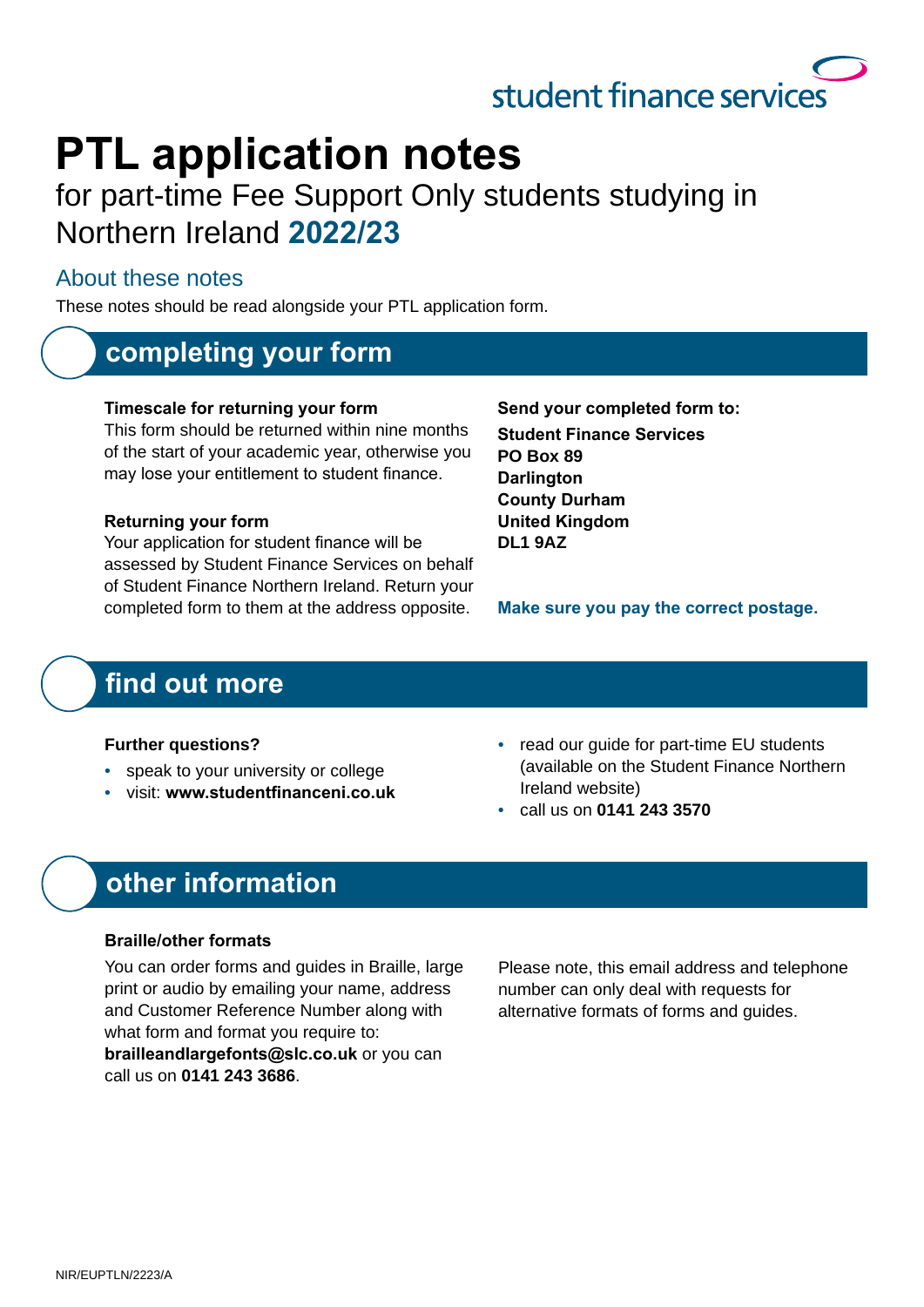### **Notes on how to complete your application form**

Complete all the questions you are asked. If any information is missing or unclear we may not be able to process your application and you will not receive any funding.

#### **Submitting evidence**

When providing evidence you can send either the original evidence item or a certified copy of the evidence. A certified copy is a photocopy of an original document which must have been stamped, dated and signed as being a true copy of the original by a person of good standing in the community, for example, a minister of religion, doctor, lawyer, civil servant, teacher/lecturer or police officer. The person certifying the copy must not be a relative and must provide their name, job title, address and contact number.

If you are sending certified copies of evidence you should ask the person certifying your evidence to complete the certifier information page at the back of the form.

|     | your personal details                      |                             |                                                                                                                                                                                                                                                                                                                                                                                                                                                                                                    |  |  |
|-----|--------------------------------------------|-----------------------------|----------------------------------------------------------------------------------------------------------------------------------------------------------------------------------------------------------------------------------------------------------------------------------------------------------------------------------------------------------------------------------------------------------------------------------------------------------------------------------------------------|--|--|
| 1.1 | <b>Customer Reference</b><br><b>Number</b> |                             | Your Customer Reference Number is your personal<br>reference number and is 11 digits long. You will have<br>one of these if you have previously had a student<br>loan or any other student finance from the Student<br>Loans Company (SLC). You may also have one if you<br>have given financial information for another student's<br>application. If you do not have one, or do not know what<br>your Customer Reference Number is, leave this blank.                                             |  |  |
| 1.2 | <b>Personal details</b>                    | $\left( \mathbf{e} \right)$ | You must send:<br>• change of name deed, if appropriate.<br>• marriage/divorce certificate, if appropriate.<br>• civil partnership/dissolution order, if appropriate.<br>• a final or conditional order, if appropriate.                                                                                                                                                                                                                                                                           |  |  |
| 1.3 | <b>National Insurance</b><br>number        | $\bf U$                     | If you have previously worked in the UK you will find<br>your National Insurance number on:<br>• your National Insurance number card or letter.<br>• a payslip.<br>• an income tax document such as a P45 or P60.<br>• a form from your local Jobcentre Plus, Jobcentre or<br>Social Security Office.<br>If you have never been given a National Insurance<br>number, leave the National Insurance number box<br>blank. Let us know as soon as possible if you get a<br>National Insurance number. |  |  |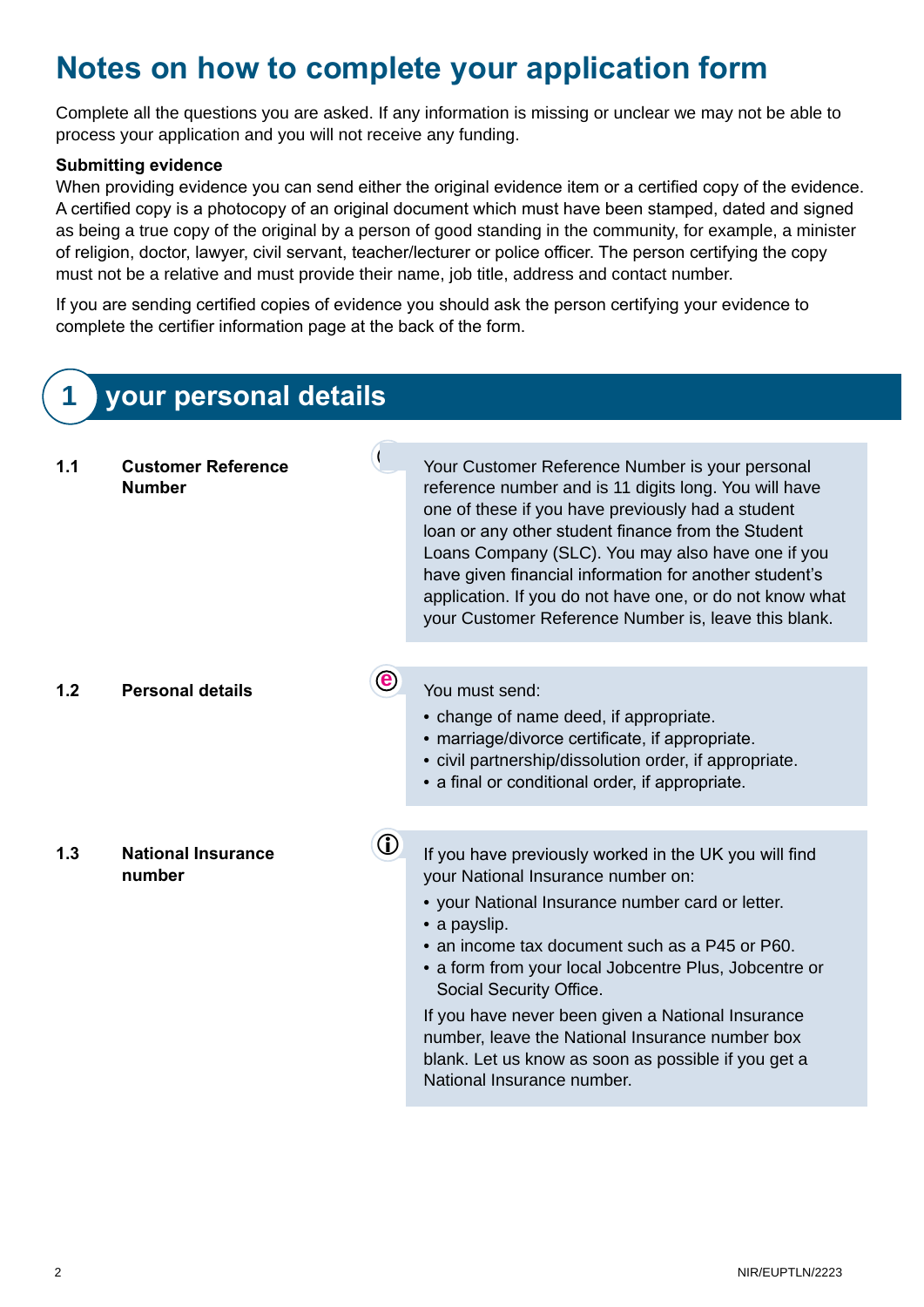### **2 previous study and qualification history**

 $\bigcirc$ 

#### **2.4** Do you hold a first degree from an educational **institution in the UK or ROI?**

- If you already hold an Honours degree from a UK institution, or an ROI institution for which you were funded under the Northern Ireland Student Support Regulations, you will not be eligible for any parttime grants. However you should answer 'No' to this question if:
- the qualification was gained from outside the UK and Islands (which includes the Isle of Man and the Channel islands) and you started the current course before September 2009.

### **3 residence**

**3.2 UK national If you answer 'Yes' to this question, you must provide** your UK passport details on the form, or send your birth certificate as evidence of your nationality. If you were born outside the UK and have a British birth certificate issued by a British Consulate, send this instead of your passport, a letter or other document.

#### **Armed forces**

If you, your parents or partner are members of the armed forces, you must apply for student finance in the UK country where you/they enlisted unless they are permanently living in another area of the UK.

We can accept certified photocopies of your residency evidence, stamped with your unit stamp. You should use your BFPO address for all correspondence.

**3.3** Irish citizen **If you answer 'Yes' to this question, you must send your** original ROI or EU passport.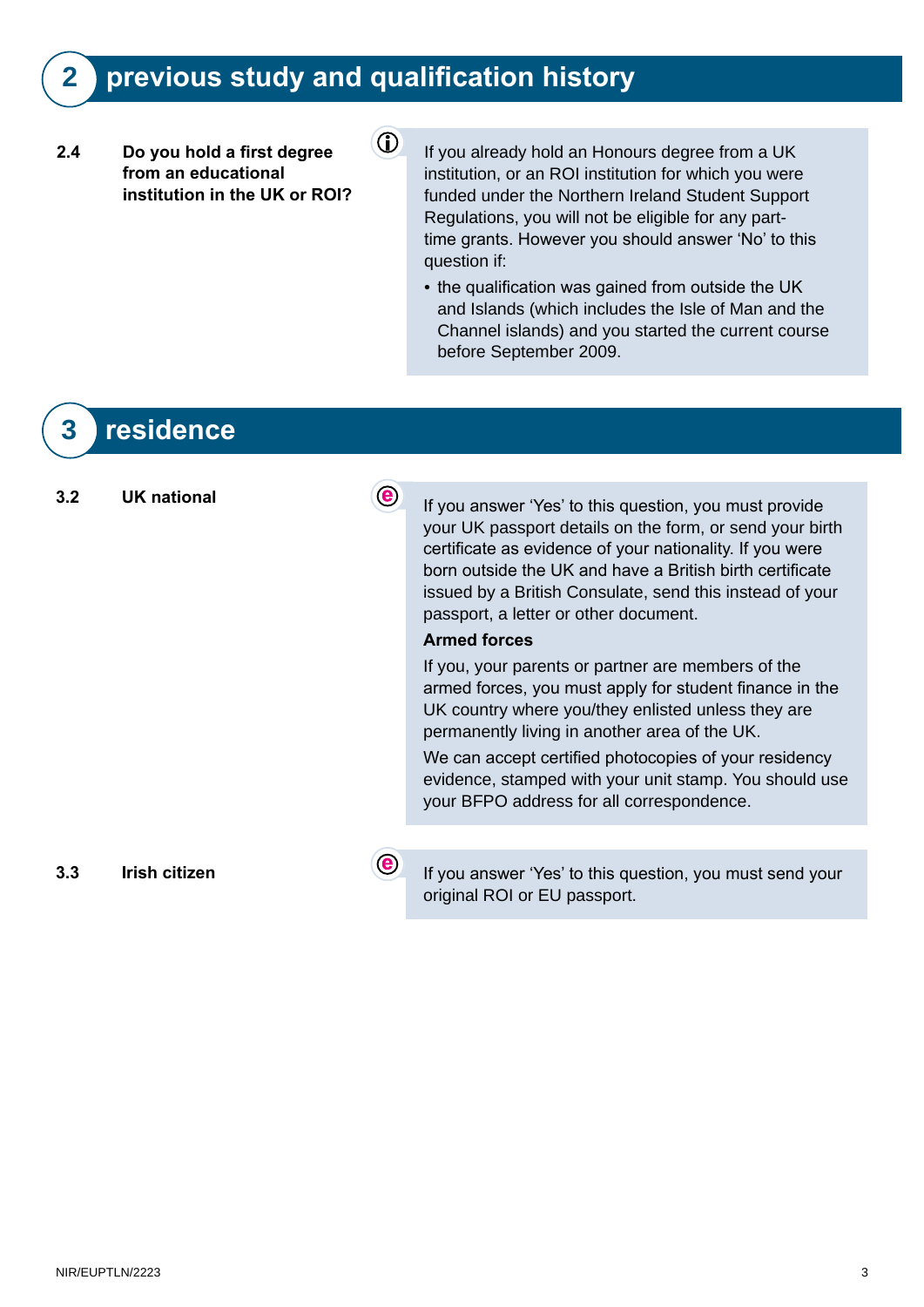#### **3.4 Family member of a UK national**

- $\odot$
- By family member, you must be the:
- husband, wife, civil partner;
- child or step-child; or
- other direct dependent

#### of a UK national.

If you are claiming student finance as the child, stepchild or other direct dependent of a UK national, the term 'child' means a person 'under the age of 21; or a dependant of the person or the person's spouse or civil partner.' If you are the family member of a UK national, you must send:

- your original birth or adoption certificate;
- your family member's passport or birth or adoption certificate; and
- proof of your relationship with your UK national family member, if this is not already confirmed by your birth or adoption certificate.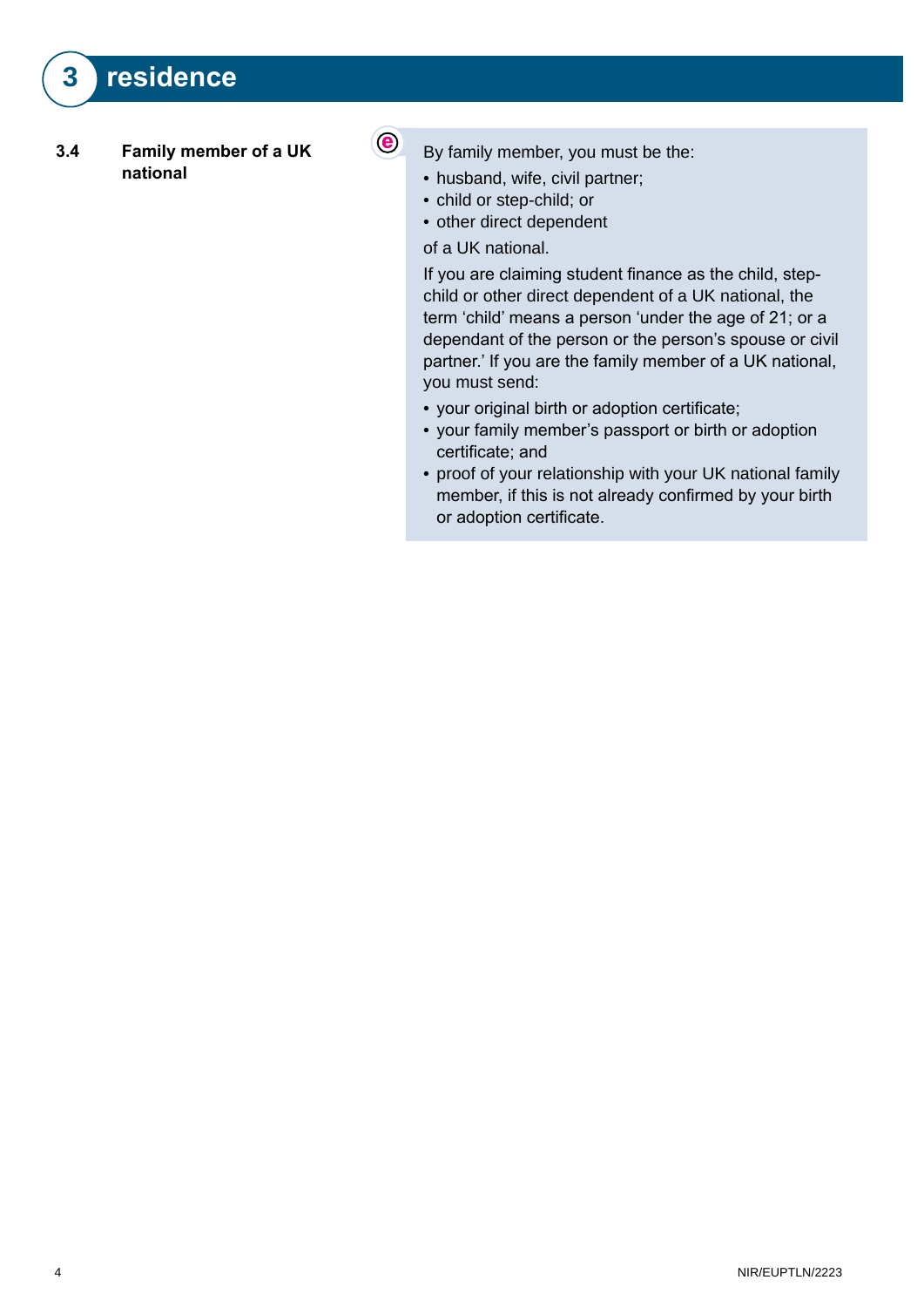- **3.5 Non-UK or non-Irish**  family member of an **Irish citizen**
- $\left( \bullet \right)$
- By family member, you must be the:
- husband, wife, civil partner;
- parent, step-parent or other direct relative in the ascending line;
- child or step-child or other direct descendant (you must be under 21 years of age or dependent Irish citizen)

of an Irish citizen.

A direct descendant is defined as the biological child, grandchild, great-grandchild and so on, of a person. For example, you are a direct descendant of your mother, your grandmother, your great-grandmother, and so on.

A direct relative in the ascending line is defined as the biological parent, grandparent, great-grandparent and so on, of a person. You are a direct relative in the ascending line of your child, grandchild, greatgrandchild, and so on.

You must provide evidence to confirm your family member is an Irish citizen and your relationship to them by sending their original ROI passport or national identity card and your birth certificate or marriage or civil partnership certificate (if this shows proof of their Irish citizenship and your relationship to them).

To prove your immigration status, you need to provide us with confirmation of your EU Settlement Scheme status from the Home Office with a share code. Go to **www.gov.uk/view-prove-immigration-status** to generate the code. Once generated, the code will expire after 30 days. You should return your application form within 10 days of generating the share code. We will use your share code to confirm your identity with the Home Office. When you give us your share code you do not need to send identity evidence unless it is required as proof of relationship. We will still need identity evidence from your husband, wife, civil partner, parent, step-parent, child or step-child, other directrelative in the ascending line or direct descendant.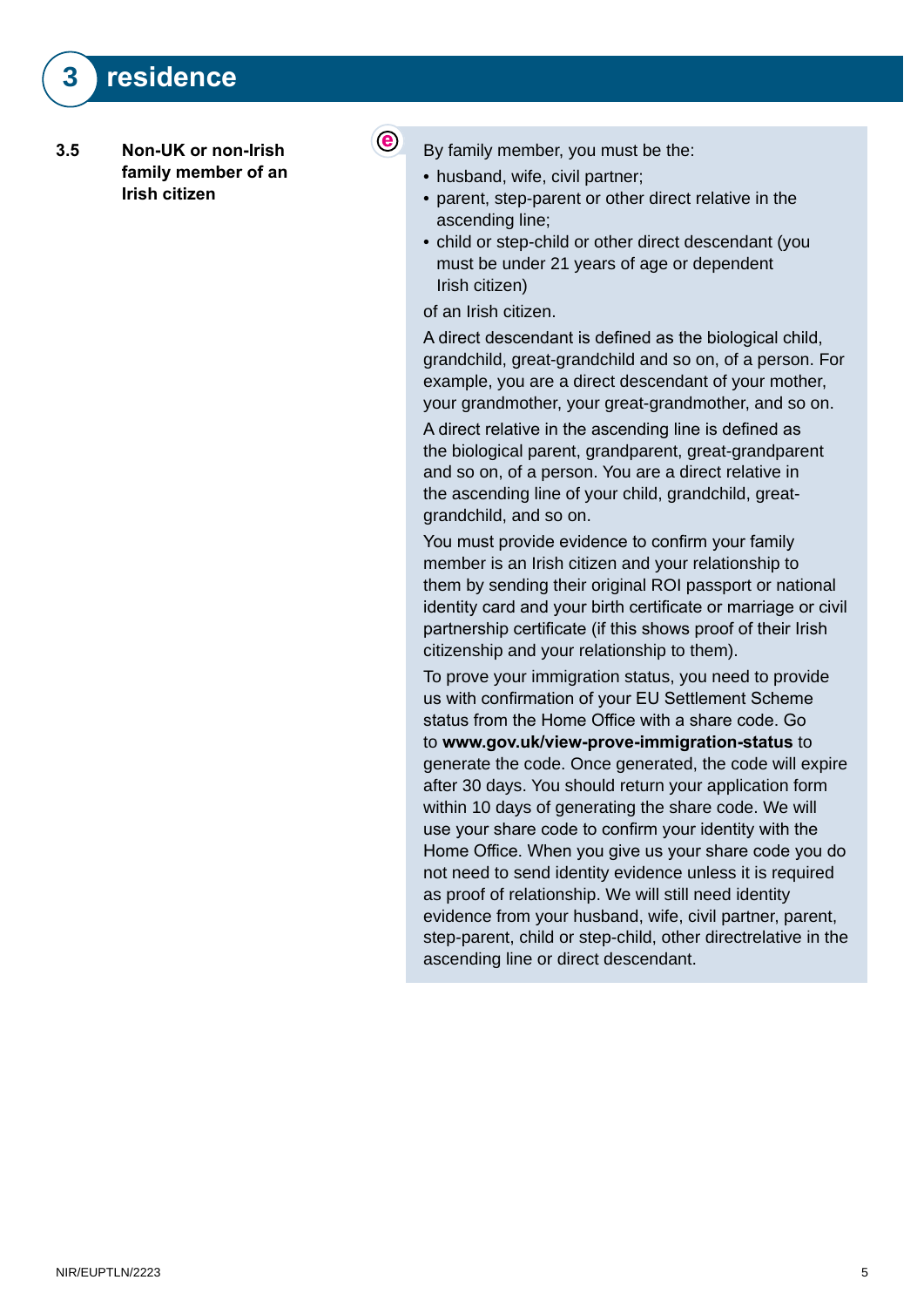#### **3.6 Non-UK or non-Irish family**  member of a person of **Northern Ireland**

By family member, you must be the:

• husband, wife, civil partner;

 $\odot$ 

 $\circlede$ 

- parent, step-parent or other direct relative in the ascending line;
- child, step-child or other direct descendant (you must be under 21 years of age or dependent on the person of Northern Ireland)

of a person of Northern Ireland.

A direct descendant is defined as the biological child, grandchild, great-grandchild and so on, of a person. For example, you are a direct descendant of your mother, your grandmother, your great-grandmother, and so on.

A direct relative in the ascending line is defined as the biological parent, grandparent, great-grandparent and so on, of a person. You are a direct relative in the ascending line of your child, grandchild, greatgrandchild, and so on.

You must provide evidence to confirm your family member is a person of Northern Ireland and your relationship to them by sending their original ROI or UK passport and your birth certificate or marriage or civil partnership certificate that shows your relationship to them.

To prove your immigration status, you need to provide us with confirmation of your EU Settlement Scheme status from the Home Office with a share code. Go to **www.gov.uk/view-prove-immigration-status** to generate the code. Once generated, the code will expire after 30 days. You should return your application form within 10 days of generating the share code. We will use your share code to confirm your identity with the Home Office. When you give us your share code you do not need to send identity evidence unless it is required as proof of relationship. We will still need identity evidence from your husband, wife, civil partner, parent, step-parent, child or step-child, other relative in the ascending line or direct descendant.

**3.7 Settled or pre-settled status**  under the **EU** Settlement **Scheme**

To prove your immigration status, you need to provide us with confirmation of your EU Settlement Scheme status from the Home Office with a share code. Go to **www.gov.uk/view-prove-immigration-status** to generate the code. Once generated, the code will expire after 30 days. You should return your application form as soon as you generate your share code so we can check your status within the 30 days.

When giving your share code, we will check the details with the Home Office and confirm the information you have provided.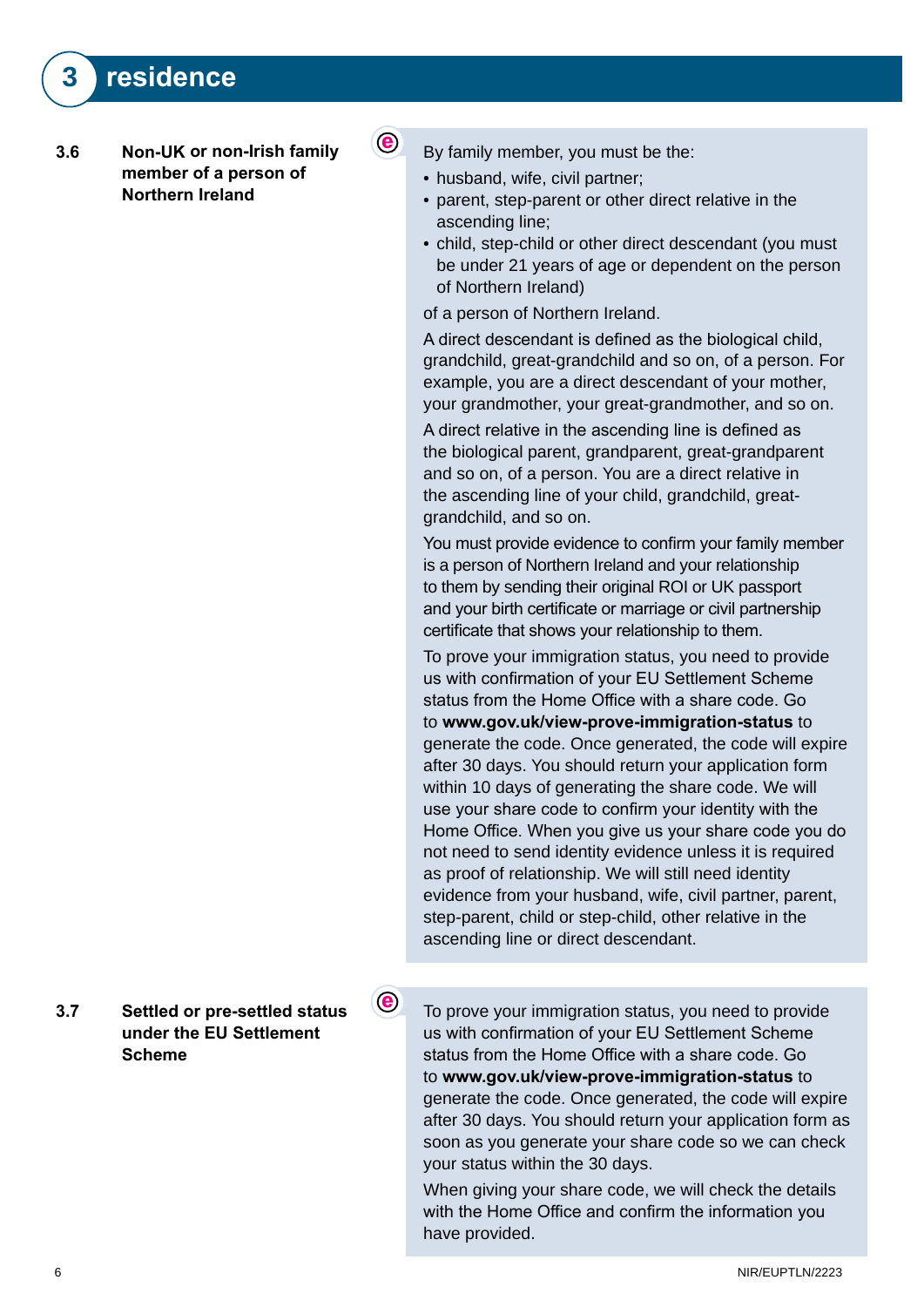#### **3.8** UK national or family member of a UK national who is resident in Gibraltar

**EU** national or family member of an EU national who is resident in Gibraltar By family member, you must be the:

• husband, wife, civil partner;

 $\odot$ 

• child or step-child or other direct descendant (you must be under 21 or dependent on the UK national) of a UK national who is a resident in Gibraltar. A direct descendant is defined as the biological child, grandchild, great-grandchild and so on, of a person. For example, you are a direct descendant of your mother, your grandmother, your great-grandmother, and so on. A direct relative in the ascending line is defined as the biological parent, grandparent, great-grandparent and so on, of a person. You are a direct relative in the ascending line of your child, grandchild, greatgrandchild, and so on.

If you're a UK national, you must send your original UK passport, or original UK birth or adoption certificate. If you're the family member of a UK national, you must:

- send your valid passport, or original birth or adoption certificate;
- provide evidence to confirm your family member is a UK national; and
- prove your relationship to your UK national family member by sending their original UK passport, or original UK birth or adoption certificate and your birth certificate or marriage or civil partnershipcertificate (if this shows proof of their UK nationality and your relationship to them).

By family member, you must be the:

- husband/wife/civil partner;
- parent(s)/step-parent(s) or other ascending line direct relative;
- child or step-child or other direct descendant (must be under 21 years of age or dependent on the EU national)

of an EU national who is a resident in Gibraltar. If you're an EU national, you must send your valid EU passport, or valid national identity card (if this is proof of your EU nationality).

If you're the family member of an EU national, you must:

- send your valid passport, or valid national identity card (if this is proof of your nationality);
- provide evidence to confirm your family member is an EU national; and
- prove your relationship to your EU national family member by sending their national identity card or passport and your birth certificate or marriage certificate (if this shows proof of their EU nationality and your relationship to them).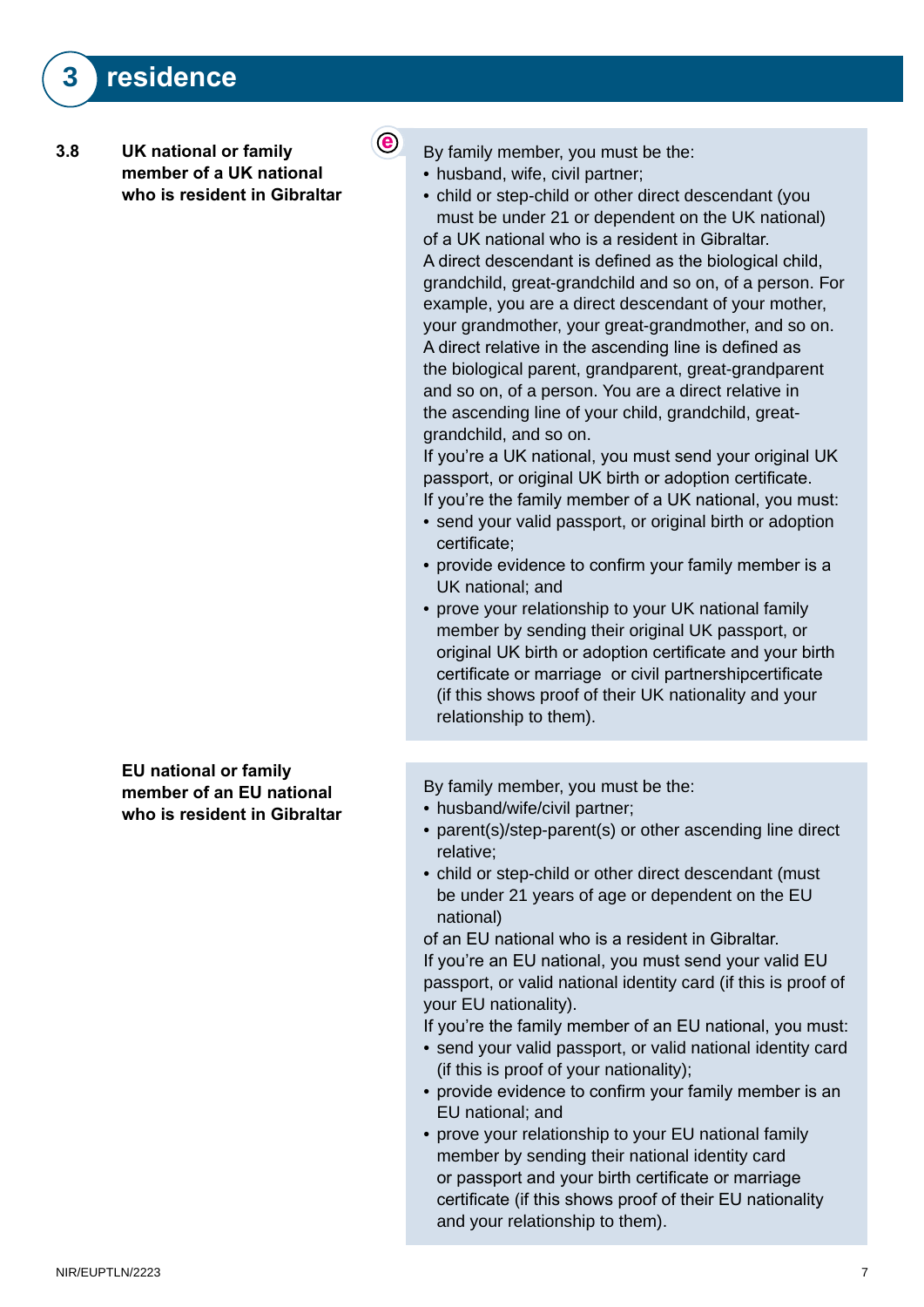## **6** your loan request

| 6.1 | <b>Tuition Fee Loan</b>                                                    | $\bigcirc$ | We will pay your Tuition Fee Loan directly to your<br>university or college in three instalments within the<br>academic year. The first payment of the Tuition Fee<br>Loan is made after we receive confirmation from your<br>university or college that you are in attendance on<br>your course.                                                                                              |                                                            |
|-----|----------------------------------------------------------------------------|------------|------------------------------------------------------------------------------------------------------------------------------------------------------------------------------------------------------------------------------------------------------------------------------------------------------------------------------------------------------------------------------------------------|------------------------------------------------------------|
|     |                                                                            |            |                                                                                                                                                                                                                                                                                                                                                                                                |                                                            |
|     | <b>Tuition Fee Loan liability</b>                                          | $\bigcirc$ | You will be liable for your Tuition Fee Loan two weeks<br>after the first day of term 1, and at the start of terms 2<br>and 3, not the date when the instalments are paid to<br>your university or college.                                                                                                                                                                                    |                                                            |
|     |                                                                            |            | Interest will be charged from the day we pay the Tuition<br>Fee Loan to your university or college.                                                                                                                                                                                                                                                                                            |                                                            |
|     |                                                                            |            | Liability                                                                                                                                                                                                                                                                                                                                                                                      | % of total Tuition Fee Loan<br>that you will be liable for |
|     |                                                                            |            | Term 1                                                                                                                                                                                                                                                                                                                                                                                         | 25%                                                        |
|     |                                                                            |            | Term 2                                                                                                                                                                                                                                                                                                                                                                                         | 50%                                                        |
|     |                                                                            |            | Term 3                                                                                                                                                                                                                                                                                                                                                                                         | 100%                                                       |
|     |                                                                            |            |                                                                                                                                                                                                                                                                                                                                                                                                |                                                            |
|     | <b>Interest</b>                                                            |            | Interest is added to your loan balance from the day the<br>first loan payment is made to your university or college.                                                                                                                                                                                                                                                                           |                                                            |
|     |                                                                            |            | You can find out more about this and the current interest<br>rate at: www.gov.uk/repaying-your-student-loan                                                                                                                                                                                                                                                                                    |                                                            |
|     |                                                                            |            |                                                                                                                                                                                                                                                                                                                                                                                                |                                                            |
|     | Applying for a loan at a<br>later date or changing the<br>amount requested | (i)        | If you are unsure when your term starts please contact<br>your university or college.<br>You can apply for a Tuition Fee Loan at any time in the<br>academic year provided you are within the time limit.<br>The time limit for applying is usually nine months from<br>the start of your academic year.<br>You can download a Tuition Fee Loan Request Form at:<br>www.studentfinanceni.co.uk |                                                            |
|     |                                                                            |            |                                                                                                                                                                                                                                                                                                                                                                                                |                                                            |
|     |                                                                            |            |                                                                                                                                                                                                                                                                                                                                                                                                |                                                            |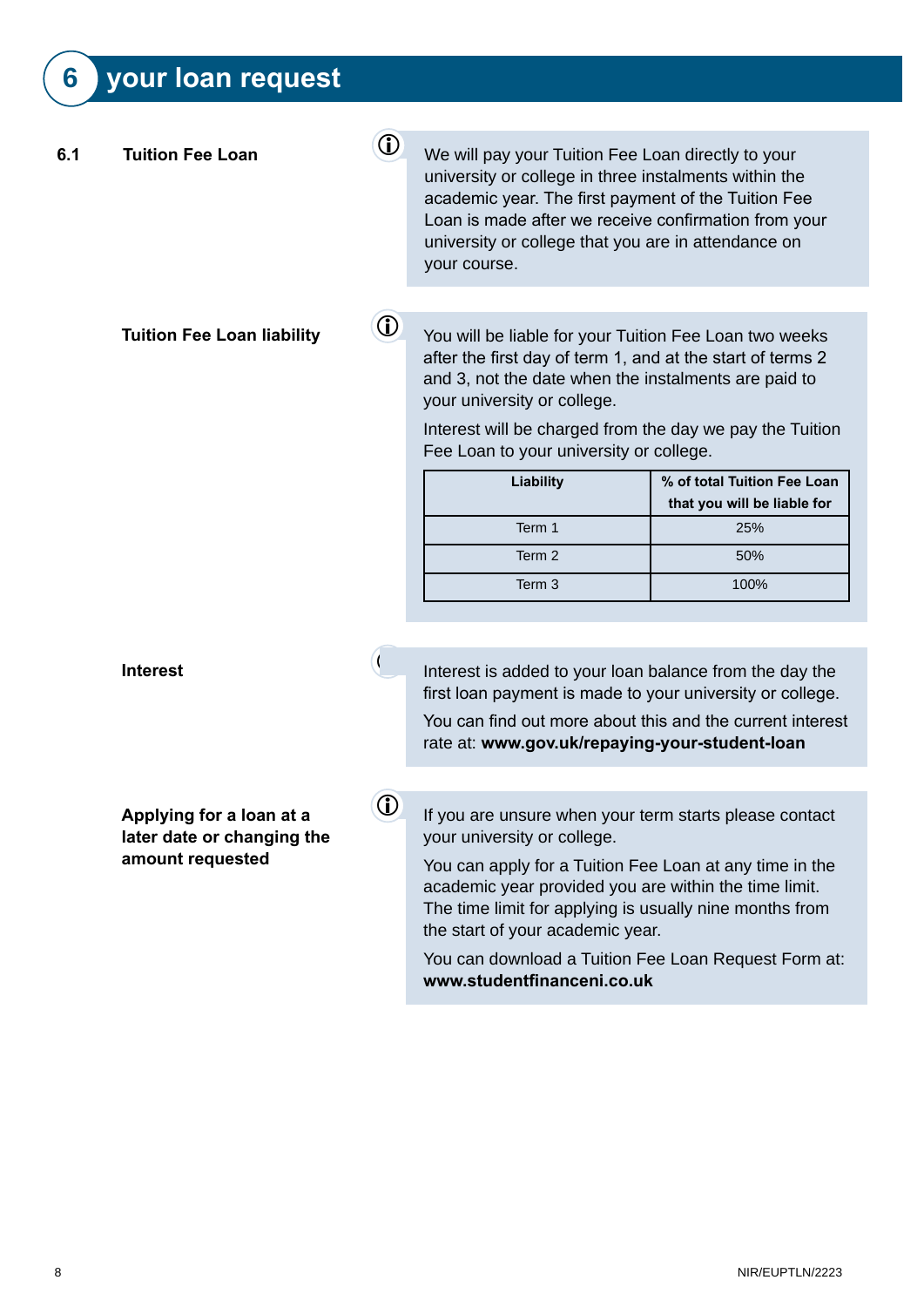## **7** about your husband, wife, civil partner or partner

| 7.1 | <b>Marital status</b>                                 |                          | Your partner is defined as follows:<br>• your husband/wife<br>• your civil partner<br>• your opposite sex partner if you live with your partner<br>as though you were married or<br>• your same sex partner if you live with your partner as<br>though you were in a civil partnership. |
|-----|-------------------------------------------------------|--------------------------|-----------------------------------------------------------------------------------------------------------------------------------------------------------------------------------------------------------------------------------------------------------------------------------------|
|     | Separated, divorced or<br>dissolved civil partnership | $\left( \bullet \right)$ | You need to send:<br>• Decree Absolute or<br>• Dissolution order or<br>• a final or conditional order or<br>• a letter from your solicitor confirming your status                                                                                                                       |
|     | <b>Widowed or surviving civil</b><br>partner          |                          | • original death certificate                                                                                                                                                                                                                                                            |
|     |                                                       |                          |                                                                                                                                                                                                                                                                                         |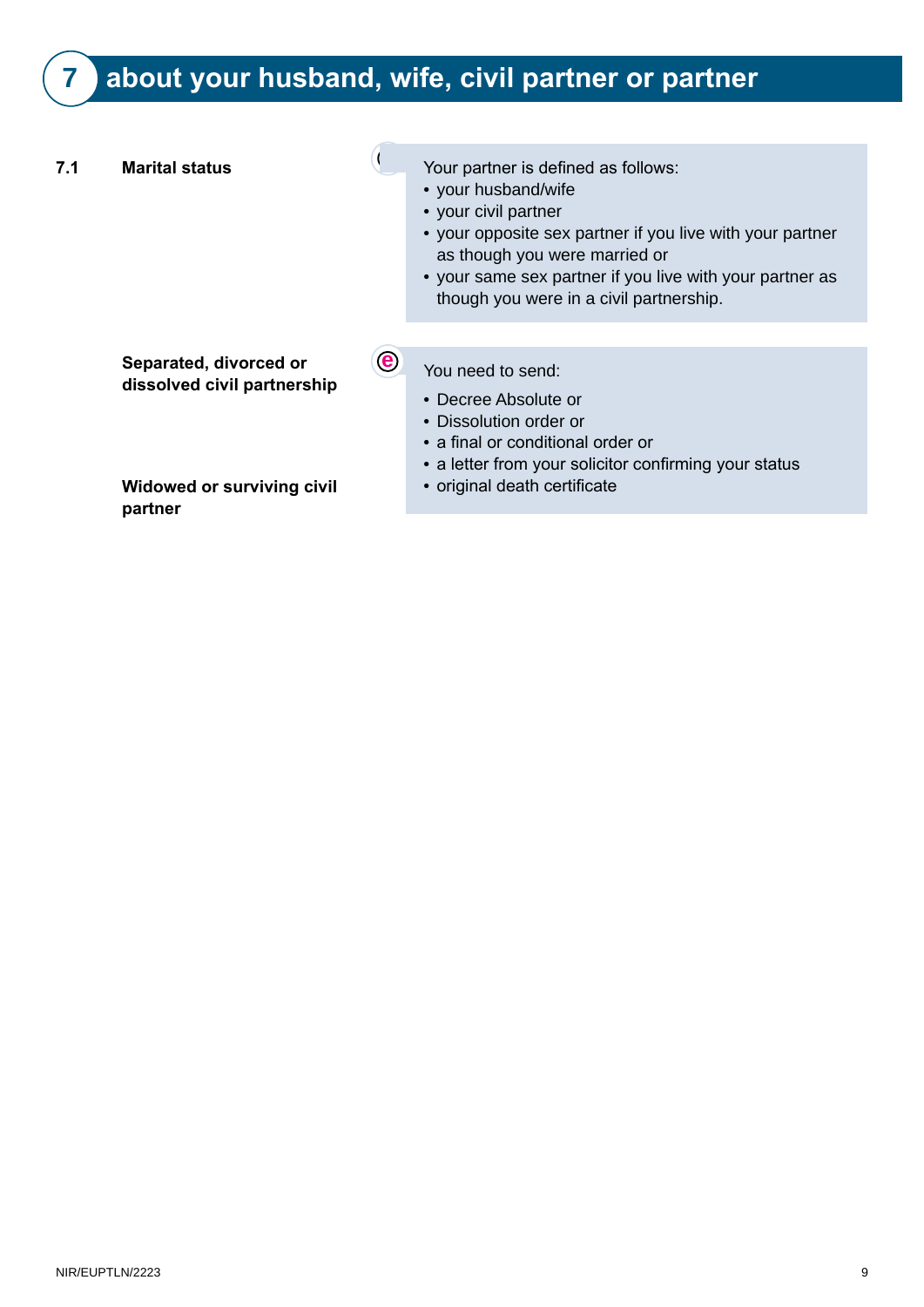### **8 financial details**

8.1 Are you or your husband, wife, civil partner or partner getting one or more of the state benefits **listed?**

 $\Phi$  If you are not married or in a civil partnership, but are living with a partner as defined in section 1, question 1.4 of these notes, we will take your partner's income into account.

**e** If you or your husband, wife, civil partner or partner are receiving any one of the benefits listed, you must provide evidence to show who is receiving the benefit. You do not need to provide any other financial details. You can send the document you received from the agency or authority telling you about the benefit.

8.2 Gross income from salary or wages

 $\overline{1}$  Your gross income means income before deductions from:

- salary/wages
- overtime
- bonuses
- commission.

We require these figures for tax year 2021-22, normally this will be the year ending 5 April 2022, but this may differ if your employer or business has a tax year which doesn't end in April, or you start your course in July. Also include any income you received in 2021-22 from employment overseas or any other income you get from abroad which is not covered by UK tax as well as any of the benefits asked for.

Don't include any of the following:

- any personal tax relief
- payments under covenant
- non-taxable income.

**e** Evidence of your earnings can be:

- P60 for 2021-22
- payslips for month 12 or week 53 showing 'Total paid to date' for earnings in the period 6 April 2021 to 5 April 2022
- a letter from your employer confirming your earnings
- written details of all benefits in kind you receive.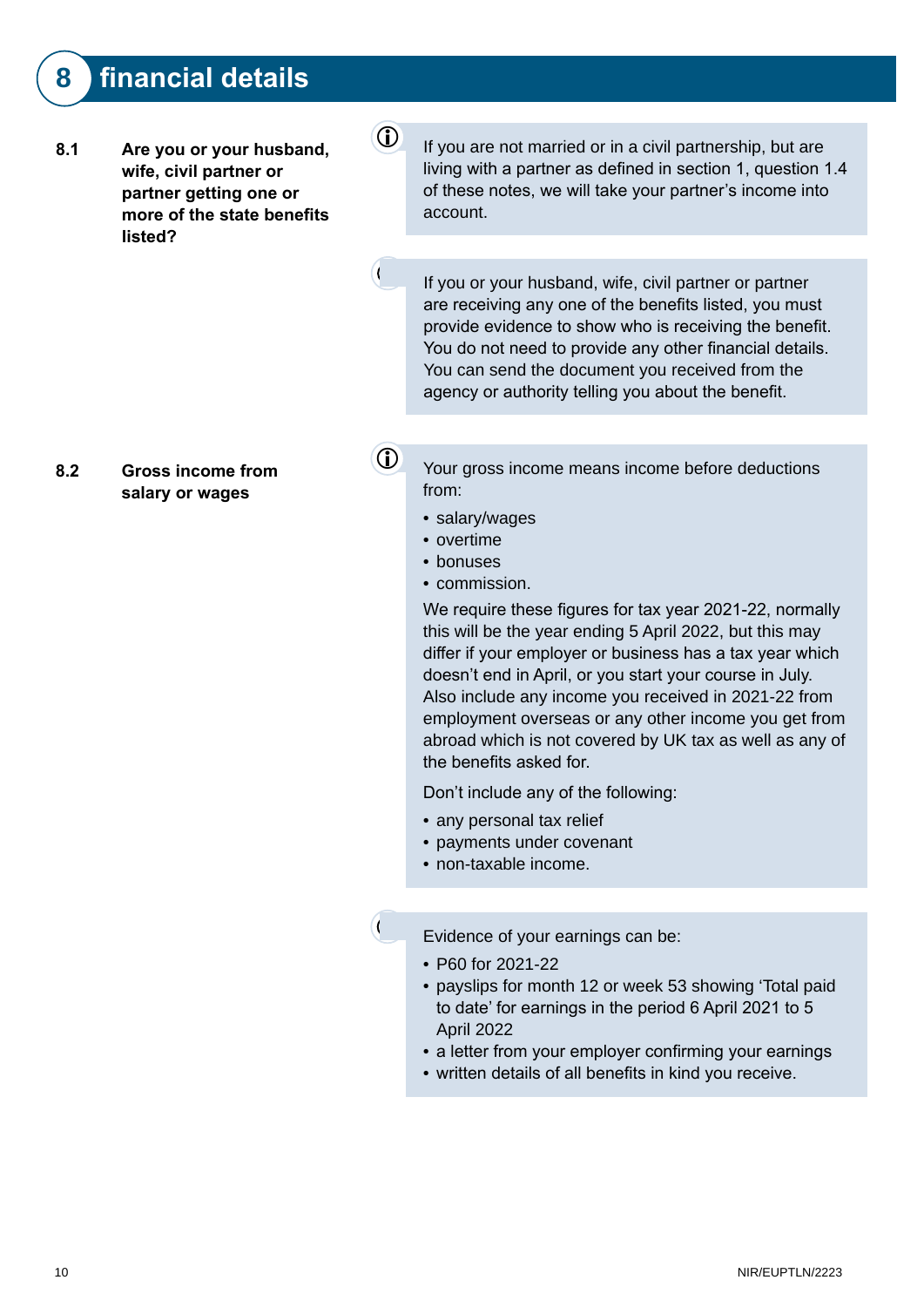## **8 financial details - continued**

| 8.3   | Income from self-employment                               | $\bigcirc$            | Give the details shown on your self-assessment form for<br>your trading year which ends during the period from 6<br>April 2021 to 5 April 2022.<br>If you can't give us the amounts, you should give an<br>estimate and write 'E' beside the amount on the form.                                                                                                                                         |
|-------|-----------------------------------------------------------|-----------------------|----------------------------------------------------------------------------------------------------------------------------------------------------------------------------------------------------------------------------------------------------------------------------------------------------------------------------------------------------------------------------------------------------------|
|       |                                                           |                       |                                                                                                                                                                                                                                                                                                                                                                                                          |
|       |                                                           | $\mathbf{e}$          | Evidence of your income from self employment can be:<br>• a photocopy of your self assessed tax return or<br>• a letter from your accountant confirming your income<br>If you're a company director send:<br>• a photocopy of your P60 and/or<br>• a photocopy of your P11D or<br>• independent confirmation of your earnings and<br>directors fees from a chartered or certified accountant<br>or HMRC. |
|       |                                                           |                       |                                                                                                                                                                                                                                                                                                                                                                                                          |
| 8.4   | <b>Bank and building</b><br>society gross interest        | $\boldsymbol{\Theta}$ | Evidence of your income from bank/building society<br>gross interest can be:<br>• bank or building society statements                                                                                                                                                                                                                                                                                    |
|       |                                                           |                       |                                                                                                                                                                                                                                                                                                                                                                                                          |
| 8.5   | <b>Other investment income</b>                            | $\bigcirc$            | Evidence of your income from other investments can be:<br>bank or building society statements or<br>• annual statement of interest or<br>· dividend vouchers                                                                                                                                                                                                                                             |
|       |                                                           |                       |                                                                                                                                                                                                                                                                                                                                                                                                          |
| 8.6   | Income from property<br>lettings or rent                  | $\bigcirc$            | Evidence of your income from property, lettings or rent<br>can be:<br>• a photocopy of your self assessed tax return or<br>• a letter from your accountant confirming your income                                                                                                                                                                                                                        |
|       |                                                           |                       |                                                                                                                                                                                                                                                                                                                                                                                                          |
| 8.6.1 | How much of this is<br>through the Rent a Room<br>scheme? | $\bigcirc$            | We need to know how much of your income from<br>property, lettings or rent is through the Rent a Room<br>scheme as any income from this scheme up to £7,500<br>per year is tax-free. This means any income from the<br>Rent a Room scheme under this threshold won't count<br>as income for your student finance assessment.                                                                             |
|       |                                                           |                       |                                                                                                                                                                                                                                                                                                                                                                                                          |
|       |                                                           |                       | Evidence of your income from the Rent a Room scheme<br>can be:<br>• a photocopy of your self assessed tax return or<br>• a letter from your accountant.                                                                                                                                                                                                                                                  |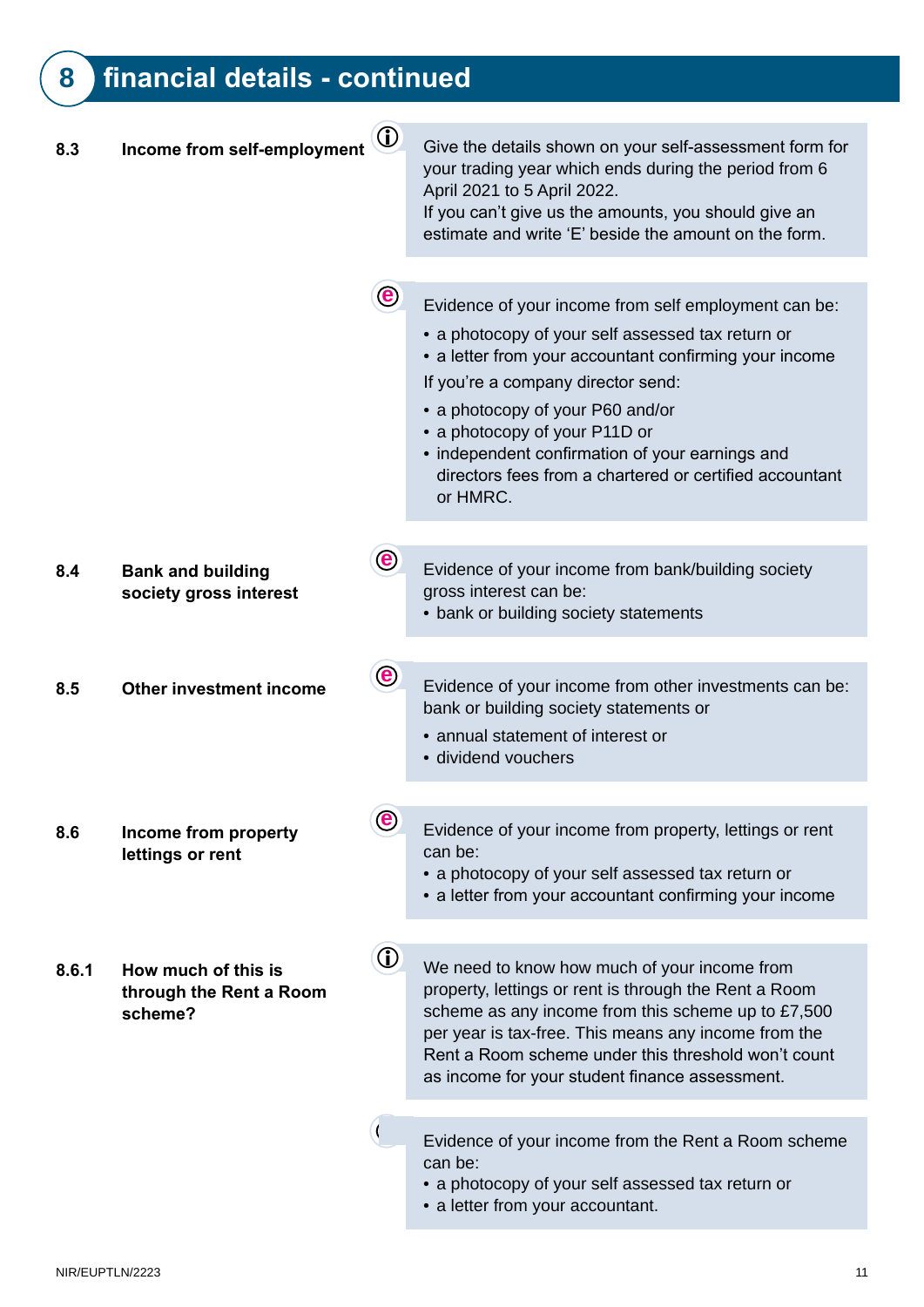### **8 financial details - continued**

**8.7** Any other type of income<br>Include here any other income you have received, for example:

- state or personal pensions. For personal pensions, please send your P60 or a letter from your pension provider showing your pension payments during the period 6 April 2021 to 5 April 2022
- scholarships, studentships, exhibitions, bursaries, awards, grants and allowances not already given above
- other payments you receive for attending your course during the academic year
- any payments from an employer releasing you for your study during the academic year.
- any salary or wages that you will receive from your employer while you are studying for your course. This includes work you finish before the course begins, or work you are paid for in advance which you will do after your course ends
- redundancy payments or compensation for loss of job. You must include the full amount of your redundancy payment, even if you don't expect to pay tax on it
- fostering or boarding-out allowances where these are regular payments that foster carers receive to meet the cost of keeping a child
- for taxable benefits in kind please send your P11D.

If you've declared any other income types, you need to send us photocopies of evidence to confirm the total amount received during the 2021-22 tax year.

1

**8.8** Dependent children **CO** You need to provide details of any child that you have parental responsibility for regardless of whether they are your or your partner's child.